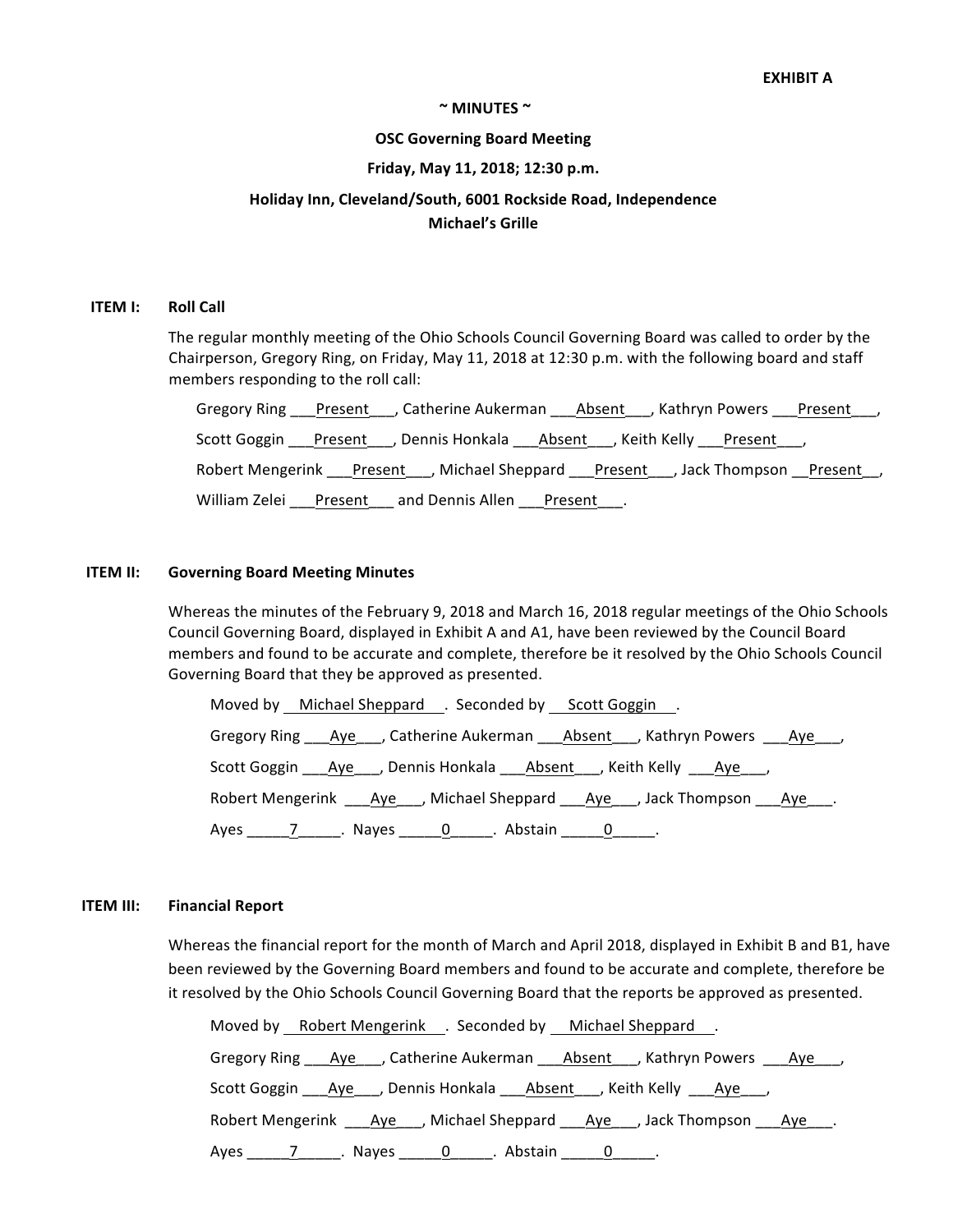#### **ITEM IV:** Approval of 6 new Ohio Schools Council members

Whereas Avon Local Schools, Margaretta Local Schools, North Point ESC, Perkins Local Schools, South Central Local Schools and Willard City Schools are interested in joining the Ohio Schools Council, therefore be it resolved by the Ohio Schools Council Governing Board that Avon Local Schools, Margaretta Local Schools, North Point ESC, Perkins Local Schools, South Central Local Schools and Willard City Schools be approved as a members of the Ohio Schools Council effective May 1, 2018.

| Moved by Kathryn Powers . Seconded by Scott Goggin .                                       |
|--------------------------------------------------------------------------------------------|
| Gregory Ring ____ Aye____, Catherine Aukerman ____ Absent____, Kathryn Powers ____Aye____, |
| Scott Goggin ___ Aye___, Dennis Honkala ___ Absent___, Keith Kelly ___ Aye___,             |
| Robert Mengerink ____Aye____, Michael Sheppard ____Aye____, Jack Thompson ____Aye____.     |
| Ayes 7 ___________. Nayes <u>_______0</u> ______. Abstain _______0 ______.                 |

#### **ITEM V:** Approval of 14 new Life Insurance Program Members

Whereas Bellevue City Schools, Cuyahoga Heights Local Schools, Edison Local Schools, Ehove Career Center, Huron City Schools, Margaretta Local Schools, Monroeville Local Schools, North Point ESC, Norwalk City Schools, Polaris Career Center, Perkins Local Schools, South Central Local Schools, Springfield Local Schools and Willard City Schools are interested in joining the Life Insurance Program, therefore be it resolved by the Ohio Schools Council Governing Board that Bellevue City Schools, Cuyahoga Heights Local Schools, Edison Local Schools, Ehove Career Center, Huron City Schools, Margaretta Local Schools, Monroeville Local Schools, North Point ESC, Norwalk City Schools, Polaris Career Center, Perkins Local Schools, South Central Local Schools, Western Reserve Local Schools and Willard City Schools be approved as Life Insurance Program members effective May 1, 2018.

| Moved by Michael Sheppard . Seconded by Kathryn Powers .                 |  |                                                                                             |  |
|--------------------------------------------------------------------------|--|---------------------------------------------------------------------------------------------|--|
|                                                                          |  | Gregory Ring Aye Catherine Aukerman Absent Kathryn Powers Aye Aye                           |  |
|                                                                          |  | Scott Goggin ____ Aye_____, Dennis Honkala ____ Absent____, Keith Kelly _____ Aye____,      |  |
|                                                                          |  | Robert Mengerink ____________, Michael Sheppard ______Aye_____, Jack Thompson _____Aye____. |  |
| Ayes ________________. Nayes ________0_______. Abstain ________0_______. |  |                                                                                             |  |

#### **ITEM VI:** Approval of the Agreement with GPD Architects

Be it resolved by the Ohio Schools Council Governing Board that the Agreement for Provision of Professional Design and Criteria Architect/Engineering Services with Glaus, Pyle, Schomer, Burns & DeHaven, Inc. dba GPD Group be approved as presented in Exhibit C effective March 27, 2018 through March 26, 2020.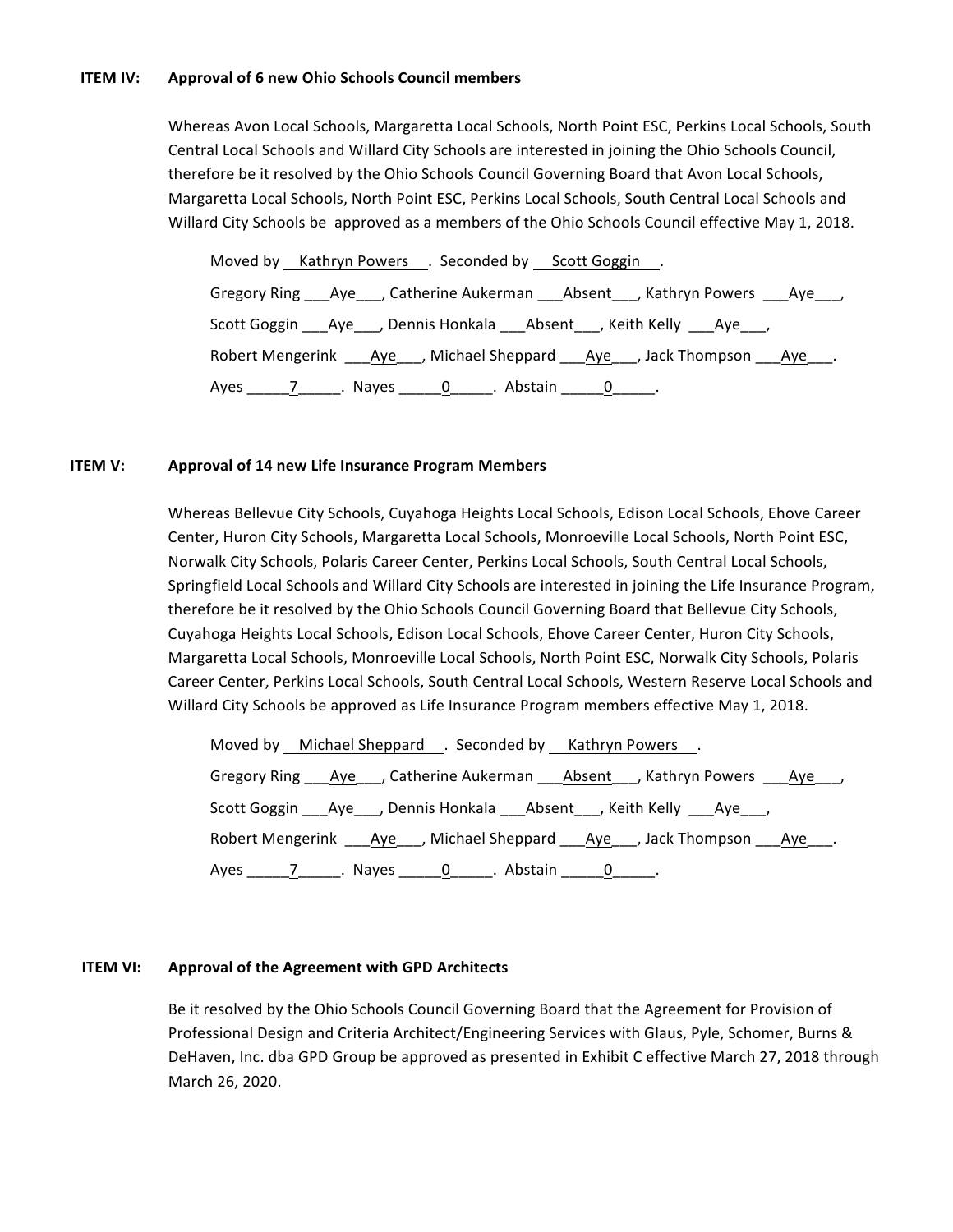| Moved by Kathryn Powers . Seconded by Scott Goggin .                                        |
|---------------------------------------------------------------------------------------------|
| Gregory Ring ___Aye___, Catherine Aukerman ___Absent___, Kathryn Powers ___Aye___,          |
| Scott Goggin ____ Aye____, Dennis Honkala _____ Absent ____, Keith Kelly _____Aye____,      |
| Robert Mengerink ____ Aye____, Michael Sheppard _____ Aye____, Jack Thompson _____ Aye____. |
| Ayes 7 __________. Nayes <u>_______0</u> ______. Abstain _______0 ______.                   |

## **ITEM VII:** Approval of the eVAS/ePAS Group Participation Agreement between Bonefish Systems, LLC, **OSC** and **OASBO**

Be it resolved by the Ohio Schools Council Governing Board that the eVAS/ePAS Group Participation Agreement between Bonefish Systems, LLC, Ohio Schools Council (OSC) and Ohio Association of School Business Officials (OASBO) be approved as presented in Exhibit D effective July 1, 2018 through June 30, 2019. 

|  |  |  | Moved by Kathryn Powers . Seconded by Robert Mengerink .                                    |  |
|--|--|--|---------------------------------------------------------------------------------------------|--|
|  |  |  | Gregory Ring ____ Aye____, Catherine Aukerman _____ Absent____, Kathryn Powers ____Aye____, |  |
|  |  |  | Scott Goggin ____ Aye____, Dennis Honkala ____ Absent____, Keith Kelly _____ Aye____,       |  |
|  |  |  | Robert Mengerink ____ Aye____, Michael Sheppard _____ Aye____, Jack Thompson _____ Aye____. |  |
|  |  |  |                                                                                             |  |

### **ITEM VIII:** Approval of Agreement between OSC and JCPenney, Inc.

Be it resolved by the Ohio Schools Council Governing Board that the Agreement between the Ohio Schools Council and JCPenney, Inc. a Big Box Retail Vendor to provide appliances, window coverings, plumbing fixtures, textiles, hardware MRO products and Kitchen and Bath Cabinets to OSC members at a discount for 36 months effective beginning April 14, 2018 through April 13, 2021 be approved as presented in Exhibit E.

| Moved by Kathryn Powers . Seconded by Robert Mengerink .                                   |
|--------------------------------------------------------------------------------------------|
| Gregory Ring ____ Aye____, Catherine Aukerman ____ Absent____, Kathryn Powers ____Aye____, |
| Scott Goggin ___Aye___, Dennis Honkala ___Absent___, Keith Kelly ___Aye___,                |
| Robert Mengerink ____Aye____, Michael Sheppard ____Aye____, Jack Thompson ____Aye____.     |
| Ayes _______________. Nayes _______0_______. Abstain _______0_______.                      |

### **ITEM IX:** Approval of Agreement between OSC and Dairy Savers Consulting, LLC

Be it resolved by the Ohio Schools Council Governing Board that the Agreement between Dairy Savers Consulting, LLC and Ohio Schools Council displayed in Exhibit F for Dairy Food bid auditing, consulting, and program expansion be be approved.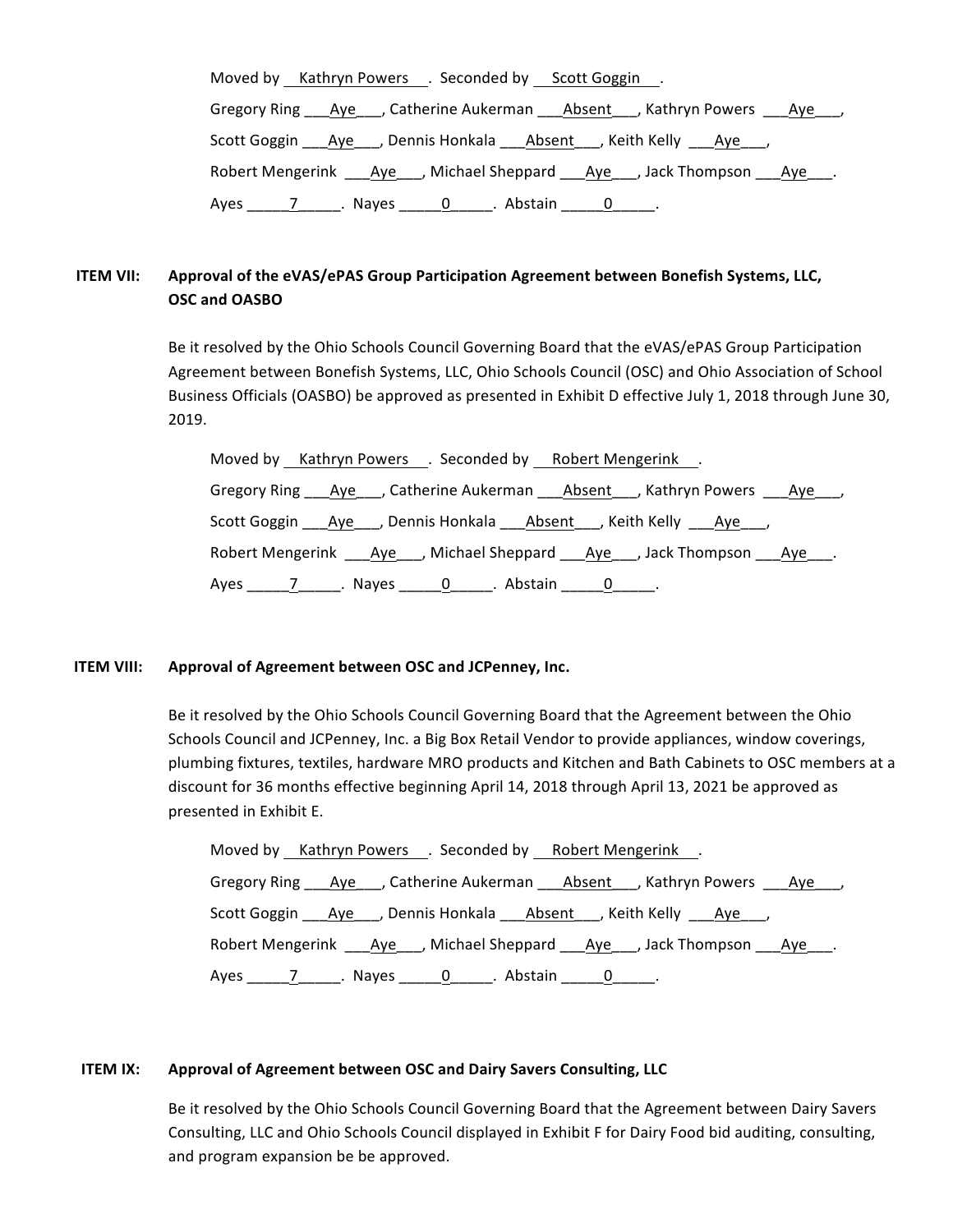| Moved by Robert Mengerink . Seconded by Michael Sheppard.                                |
|------------------------------------------------------------------------------------------|
| Gregory Ring ____Aye____, Catherine Aukerman ____Absent____, Kathryn Powers ____Aye____, |
| Scott Goggin ___ Aye____, Dennis Honkala ____ Absent____, Keith Kelly ____Aye____,       |
| Robert Mengerink ____Aye____, Michael Sheppard ____Aye____, Jack Thompson ____Aye____.   |
| Ayes _______________. Nayes _______0_______. Abstain _______0_______.                    |

#### **ITEM X:** Approval of the Pilot Electric Bill Program Agreements

Be it resolved by the Ohio Schools Council Governing Board that the Pilot Electric Audit Project Agreement between Ohio Schools Council and and Yankel & Associates, Inc. to determine if Cleveland Electric Illuminating Company ("CEI") and/or Ohio Edison Company ("OE") overcharged the District (the "Pilot Project"). If such overcharges are discovered, Yankel shall negotiate a refund with CEI and/or OE be approved as presented in Exhibit G.

| Moved by Robert Mengerink . Seconded by Scott Goggin .                                  |
|-----------------------------------------------------------------------------------------|
| Gregory Ring ___Aye___, Catherine Aukerman ____Absent___, Kathryn Powers ___Aye___,     |
| Scott Goggin ____ Aye_____, Dennis Honkala _____ Absent____, Keith Kelly _____ Aye____, |
| Robert Mengerink ____ Aye____, Michael Sheppard ____Aye____, Jack Thompson ____Aye____. |
|                                                                                         |

### **ITEM XI:** Approval of Natural Gas Contract with Compass/Constellation Energy

Be it resolved by the Ohio Schools Council Governing Board that the Contract between the Ohio Schools Council and Compass/Constellation Energy, for providing Natural Gas to school districts, effective July 1, 2018 through June 30, 2019 be approved as displayed in Exhibit H.

TABLED.

## **ITEM XII:** Approval of Renewal Agreement between Ohio Schools Council and BPI Information Systems, Inc. **for discounted computer technical services**

Be it resolved by the Ohio Schools Council Governing Board that the Agreement between Ohio Schools Council and BPI Information Systems, Inc. displayed in Exhibit I for discounted computer technical services for OSC members effective July 1, 2018 through June 30, 2019 be approved as presented

| Moved by Kathryn Powers . Seconded by Robert Mengerink .                                |  |
|-----------------------------------------------------------------------------------------|--|
| Gregory Ring ___Aye____, Catherine Aukerman ____Absent____, Kathryn Powers ____Aye____, |  |
| Scott Goggin ____ Aye_____, Dennis Honkala ____ Absent____, Keith Kelly _____ Aye____,  |  |
| Robert Mengerink ____ Aye____, Michael Sheppard ____Aye____, Jack Thompson ____Aye____. |  |
| Ayes ________________. Nayes ________0_______. Abstain ________0_______.                |  |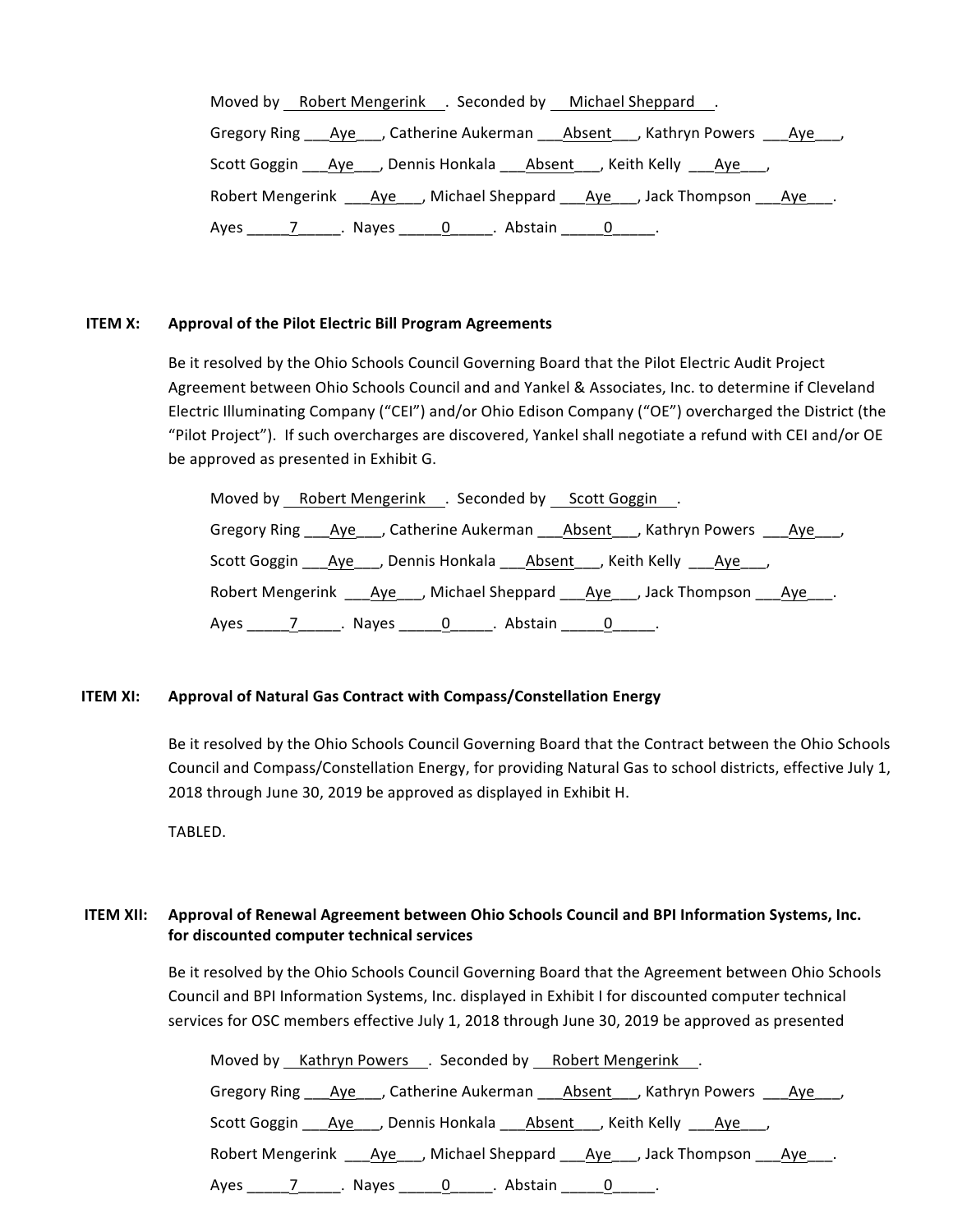## **ITEM XIII:** Approval of Cooperative Purchasing Awards--General Food Renewal, Dishwashing Supplies, Fruits and Vegetables for School Food Service, Cafeteria Supplies, Bakery, Ice Cream and Dairy/Milk **Products**

Be it resolved by the Ohio Schools Council Governing Board that following vendors be approved for Cooperative Purchasing Product Awards (Exhibit J) effective July 1, 2018 through June 30, 2019:

- Gordon Food Service for the General Food Products Award;
- EcoLab, Inc. for Dishwashing Supplies;
- Bauman Orchards for Region I and Farm Fair for Regions II, III and IV for Fruits and Vegetables for School Food Service;
- Joshen Paper and Packaging for Cafeteria Supplies;
- Alfred Nickles Bakery, Inc. for Bakery Products;
- Velvet Ice Cream for Regions I and II and Ice Cream Specialties for Regions III and IV for Ice Cream Products; and
- Borden Dairy Company of Ohio, LLC, Dairymens be approved for Regions II, III and IV for Milk and Dairy Products effective July 1, 2018 through June 30, 2021.

Moved by Jack Thompson . Seconded by Kathryn Powers .

Gregory Ring \_\_\_Aye\_\_\_, Catherine Aukerman \_\_\_Absent \_\_\_, Kathryn Powers \_\_\_Aye\_\_\_, Scott Goggin \_\_\_Aye\_\_\_, Dennis Honkala \_\_\_Absent\_\_\_, Keith Kelly \_\_\_Aye\_\_\_, Robert Mengerink \_\_\_Aye\_\_\_, Michael Sheppard \_\_\_Aye\_\_\_, Jack Thompson \_\_\_Aye\_\_\_. Ayes \_\_\_\_\_\_\_\_\_\_\_\_\_\_\_\_. Nayes \_\_\_\_\_\_\_0\_\_\_\_\_\_\_. Abstain \_\_\_\_\_\_0\_\_\_\_\_\_.

#### **ITEM XIV:** Approval of renewal Agreement with Tyler Technologies, Inc. for discounted GPS

Be it resolved by the Ohio Schools Council Governing Board that the renewal of the Agreement between OSC and Tyler Technologies, Inc. originally effective July 1, 2017 through June 30, 2018 be extended through June 30, 2019 for the same GPS products and services at the prices contained in the original agreement be approved. (Exhibit  $K$ )

| Moved by Robert Mengerink . Seconded by Kathryn Powers.                                     |
|---------------------------------------------------------------------------------------------|
| Gregory Ring ___ Aye____, Catherine Aukerman ____ Absent____, Kathryn Powers ____ Aye____,  |
| Scott Goggin ____ Aye____, Dennis Honkala _____ Absent ____, Keith Kelly _____Aye____,      |
| Robert Mengerink ____ Aye____, Michael Sheppard _____ Aye____, Jack Thompson _____ Aye____. |
| Ayes _______________. Nayes ________0_______. Abstain ________0_______.                     |

#### **ITEM XV: Approval of 2018-19 Budget**

Be it resolved by the Ohio Schools Council Governing Board that the Ohio Schools Council's July 1, 2018 through June 30, 2019 Budget displayed in Exhibit L be approved as submitted.

Moved by Michael Sheppard . Seconded by Scott Goggin . Gregory Ring \_\_\_Aye\_\_\_, Catherine Aukerman \_\_\_Absent \_\_\_, Kathryn Powers \_\_\_Aye\_\_\_, Scott Goggin \_\_\_Aye\_\_\_, Dennis Honkala \_\_\_Absent \_\_\_, Keith Kelly \_\_\_Aye\_\_\_,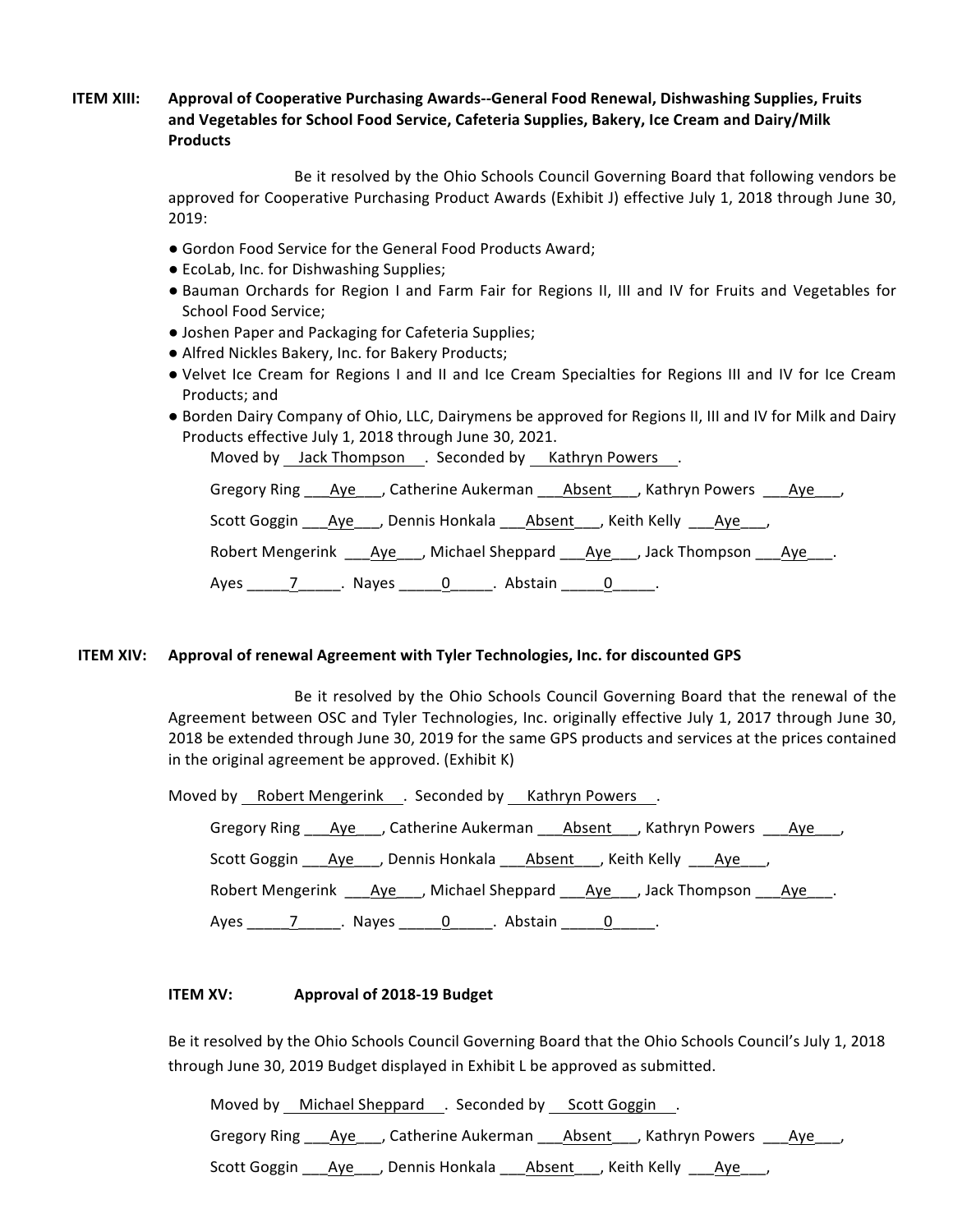Robert Mengerink Aye , Michael Sheppard Aye , Jack Thompson Aye. Ayes 7 Nayes 0 Abstain 0 .

#### **ITEM XVI:** Approval of Consultant Contract with Will Van Horne for Safety Services

Be it resolved by the Ohio Schools Council Governing Board that Will Van Horne be approved as a Consultant to the Ohio Schools Council for Safety Services to members at \$65.00 per hour effective April 13, 2018 to June 30, 2018.

Moved by Kathryn Powers . Seconded by Robert Mengerink . Gregory Ring \_\_\_Aye\_\_\_, Catherine Aukerman \_\_\_Absent\_\_\_, Kathryn Powers \_\_\_Aye\_\_\_, Scott Goggin \_\_\_\_Aye\_\_\_, Dennis Honkala \_\_\_\_\_Absent \_\_\_, Keith Kelly \_\_\_\_Aye\_\_\_, Robert Mengerink \_\_\_Aye\_\_\_, Michael Sheppard \_\_\_Aye\_\_\_, Jack Thompson \_\_\_Aye\_\_\_. Ayes 7 . Nayes 0 . Abstain 0 .

## **ITEM XVII:** Approval of Tamara Perkins resignation as OSC Cooperative Purchasing Program Manager and rehire as Administrative Assistant effective July 1, 2018

Be it resolved by the Ohio Schools Council Governing Board that Tamara Perkins resignation as OSC Program Manager and rehire as Administrative Assistant effective July 1, 2018 be approved (Exhibit M).

| Moved by Scott Goggin . Seconded by Jack Thompson.                                          |
|---------------------------------------------------------------------------------------------|
| Gregory Ring ___ Aye____, Catherine Aukerman ____ Absent____, Kathryn Powers ____ Aye____,  |
| Scott Goggin ____ Aye____, Dennis Honkala _____ Absent ____, Keith Kelly _____Aye____,      |
| Robert Mengerink ____________, Michael Sheppard ______Aye_____, Jack Thompson _____Aye____. |
|                                                                                             |

#### **ITEM XVIII:** Approval of Fiscal Year 2019 Employment Contracts and COLA increase

Be it resolved by the Ohio Schools Council Governing Board that the following employee contracts and salary schedule advancement for Fiscal Year 2019 be approved and that all employees be given a 2% cost of living increase for Fiscal Year 2019 (July 1, 2018 to June 30, 2019).

| Dennis Allen              |          | 110 days |                        | Table 12, Level Five   |
|---------------------------|----------|----------|------------------------|------------------------|
| Mary Catherine (Kay) Cook |          | 80 days  |                        | Not on salary schedule |
| Barbara DelRoso           |          | 220 days |                        | Table 8, Level Four    |
| Jean Esther               | 260 days |          |                        | Table 6, Level Six     |
| Sharon Finn               | 260 days |          |                        | Table 7, Level Five    |
| Thomas Lammers 60 days    |          |          | Not on salary schedule |                        |
| Leah Nemeth               | 220 days |          |                        | Table 10, Level Three  |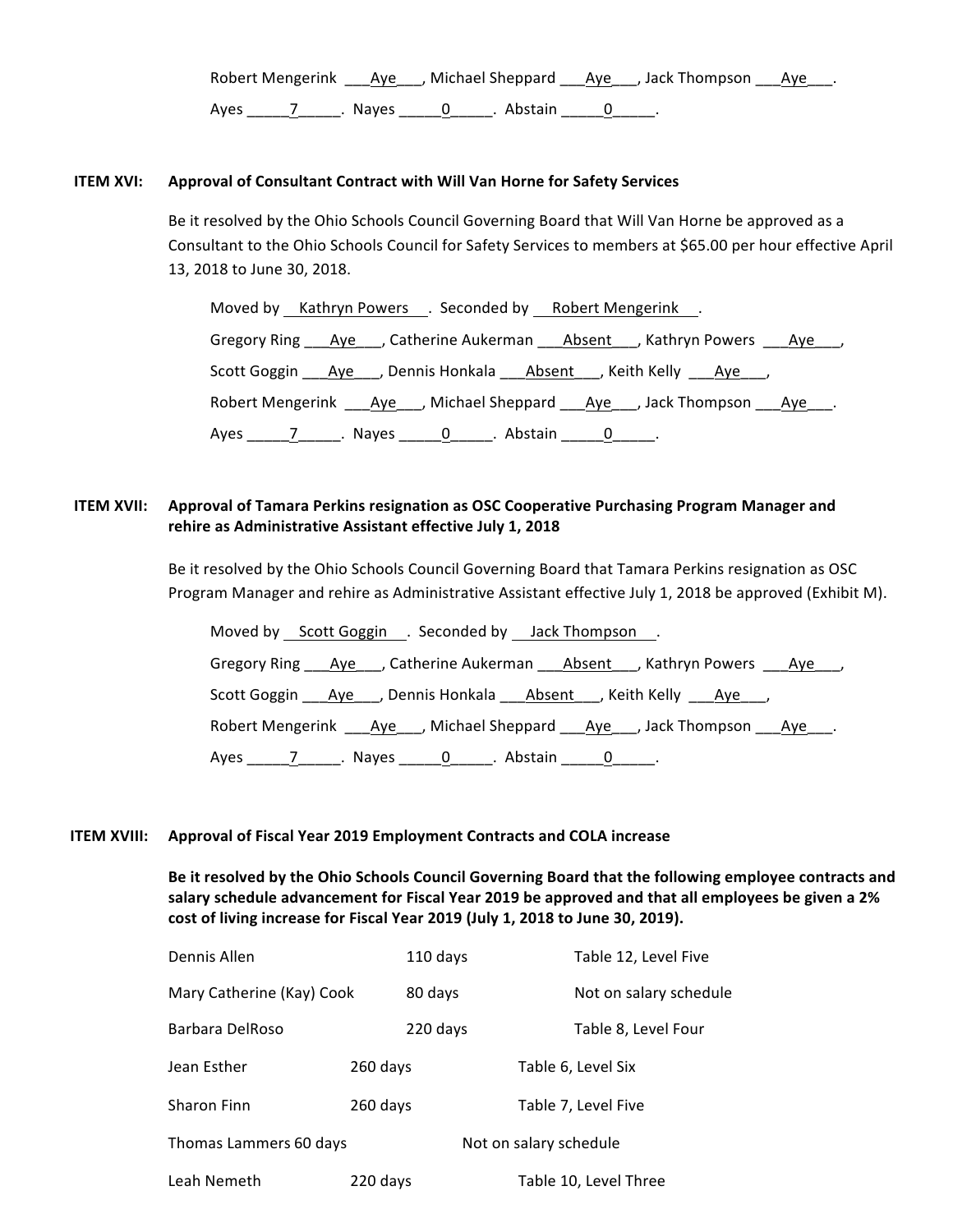|                              |          | Table 7, Level Eight                                                                                                   |
|------------------------------|----------|------------------------------------------------------------------------------------------------------------------------|
| Denny Recker 60 days         |          | Not on salary schedule                                                                                                 |
| Paul Smith 75 days           |          | Not on salary schedule                                                                                                 |
| Thomas Robey 60 days         |          | Not on salary schedule                                                                                                 |
| Kelly Rocco <b>community</b> | 210 days | Table 9, Level Ten                                                                                                     |
|                              |          | Larry Tomec 210 days Table 11, Level Nine                                                                              |
|                              |          | Caroline Diane Ward <b>Caroline Search Caroline State Caroline</b> Caroline State Oriental Age of the State Oriental C |
|                              |          |                                                                                                                        |
|                              |          | Moved by Scott Goggin . Seconded by Kathryn Powers .                                                                   |
|                              |          | Gregory Ring ___Aye___, Catherine Aukerman ___Absent___, Kathryn Powers ___Aye___,                                     |
|                              |          | Scott Goggin ____ Aye____, Dennis Honkala ____ Absent____, Keith Kelly ____ Aye____,                                   |
|                              |          | Robert Mengerink _____ Aye____, Michael Sheppard ______Aye____, Jack Thompson ______Aye____.                           |
|                              |          | Ayes ________________. Nayes _________0_______. Abstain _________0______.                                              |

### **ITEM XIX:** Approval of 2017-18 Board Members and Recommendation to Assembly

| <b>POSITION</b> | 2017-18 Governing Board | 2018-19 Governing Board |
|-----------------|-------------------------|-------------------------|
| Chairman        | <b>Gregory Ring</b>     | Catherine Aukerman      |
| Past Chairman   | Jeffrey Graham          |                         |
| Chairman Elect  | Catherine Aukerman      | Kathryn Powers          |
| Director        | Kathryn Powers          | Dennis Honkala          |
| Director        | <b>Robert Mengerink</b> | <b>Robert Mengerink</b> |
| Director        | Michael Sheppard        | Michael Sheppard        |
| Director        | Scott Goggin            | Scott Goggin            |
| At-Large Member | Keith Kelly             | Keith Kelly             |
| At-Large Member | Dennis Honkala          | Jack Thompson           |

Be it resolved by the Ohio Schools Council Governing Board that Dennis Honkala, Michael Sheppard and Scott Goggin be placed in nomination at the Assembly Meeting on May 11, 2018 to serve as candidates for:

Director of the OSC Board of Directors for a 2 year term - Dennis Honkala

Director of the OSC Board of Directors for a 2 year term - Michael Sheppard

Director of the OSC Board of Directors for a 2 year term - Scott Goggin

At-Large Member of the OSC Board of Directors for a 2 year term - Jack Thompson